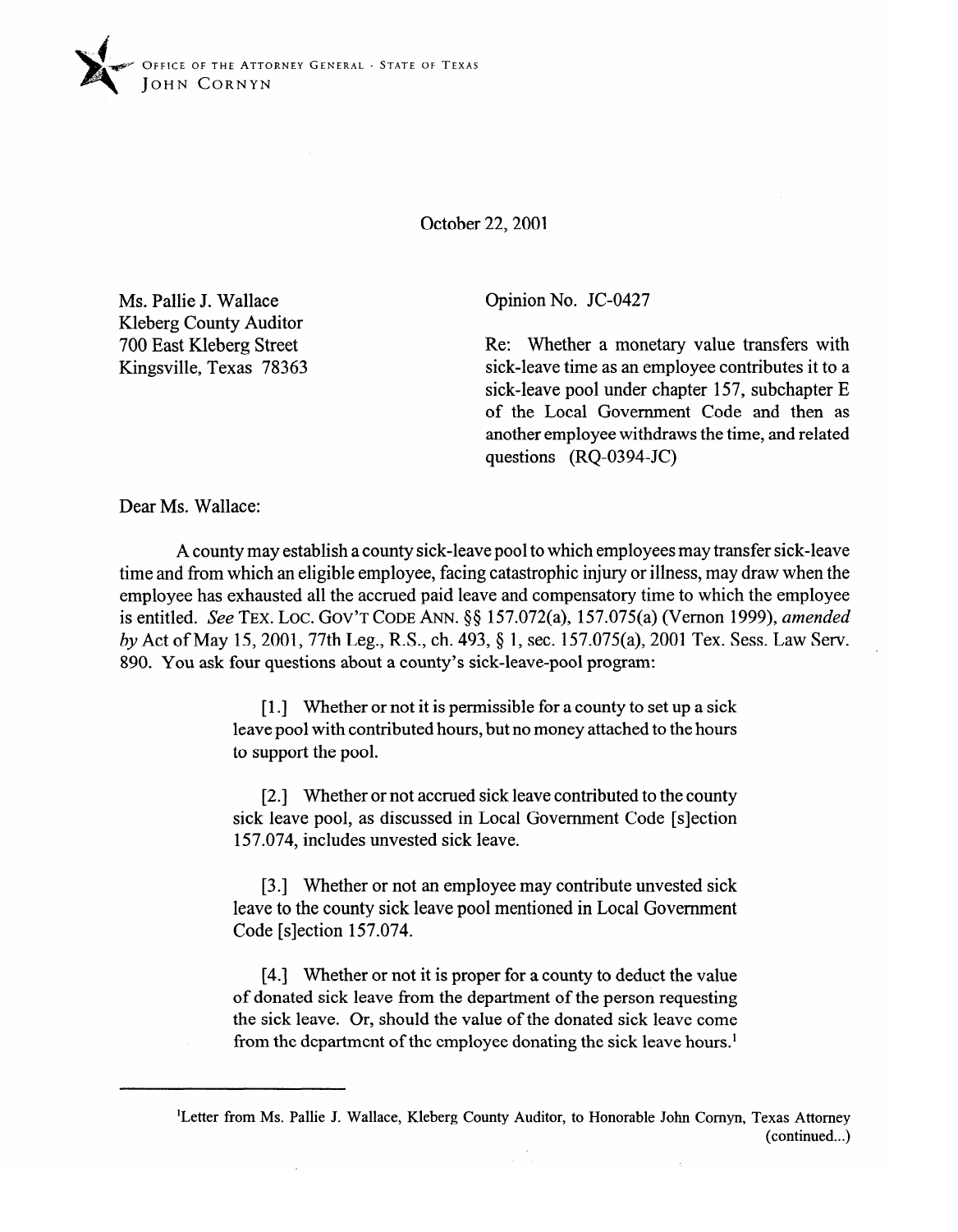To a certain extent, your questions involve the application of various accounting principles to the transfer of sick leave to and from a sick-leave pool. Resolving these application issues requires the determination of fact issues, which this office is not qualified to undertake. See Tex. Att'y Gen. Op. No. JM-477 (1986) at 3 (declining to determine whether generally accepted accounting principles would require hospital to keep financial record of certain transactions because issue is question of fact).

We understand your first and last questions to involve the same issue: whether a monetary value accompanies sick-leave time as it is contributed from one employee to the pool and then from the pool to the employee who withdraws time. Accordingly, we answer them together. We conclude that, when sick-leave time is contributed from an employee to the sick-leave pool, and then withdrawn from the sick-leave pool by another employee, the statute contemplates that a value transfers with the time itself. See TEX. LOC. GOV'T CODE ANN. §§ 157.074(b), .075(b) (Vernon 1999).

Your second and third questions appear to involve different sides of the same issue, and so we answer them together. We conclude that a county sick-leave pool may include "unvested sick" leave" and, consequently, an employee may contribute unvested sick leave to the sick-leave pool.

You explain that Kleberg County has instituted a sick-leave-pool program under chapter 157, subchapter E of the Local Government Code, see Request Letter, supra note 1, at 2, and we accordingly examine that statute to determine the extent of the county's authority. A commissioners court may exercise only those powers that the constitution and statutes confer upon it, but it has broad implied powers to accomplish its lawful directives. See Guynes v. Galveston County, 861 8.W.2d 861, 863 (Tex. 1993); see also TEX. CONST. art. V, § 18; Canales v. Laughlin, 214 S.W.2d 451, 453 (Tex. 1948) (stating that county may exercise broad discretion in conducting county business, but legal basis for any action must be in constitution or statutes); Tex. Att'y Gen. Op. No. JC-0171 (2000) at 1 (stating that county commissioners court has limited jurisdiction and may exercise only those powers that are explicitly or implicitly conferred upon it).  $\mathbf{r}$  only those powers that are explicitly conferred upon it).

A county's authority to establish a sick-leave-pool program is created and limited by chapter 157, subchapter E of the Local Government Code. See TEX. LOC. GOV'T CODE ANN. ch. 157, subch. E title (Vernon 1999). Cf. generally TEX. GOV'T CODE ANN. ch. 661, subch. A (Vernon 1994 & Supp. 2001) ("State Employee Sick Leave Pool"), amended by Act of May 15, 2001, 77th Leg., R.S., ch. 387, § 1, sec. 661.003, 2001 Tex. Sess. Law Serv. 672. Section 157.072(a) of the Local Government Code authorizes a county commissioners court to establish a program "to allow an employee to voluntarily transfer sick leave time earned by the employee to a county sick leave pool." TEX. LOC. GOV'T CODE ANN. § 157.072(a) (Vernon 1999); see also id. § 157.071(2) (defining "employee"). Section 157.072(b) permits a county "with a population of one million or more" to allow an employee to voluntarily transfer vacation leave time to a county sick-leave pool.  $Id$ .

allow an employee to voluntarily transfer vacation leave time to a county sick-leave pool. *Id.* 

 $\frac{1}{2}$ (...continued)

 $\overline{a}$ 

General (June 14, 2001) (on file with Opinion Committee) [hereinafter Request Letter].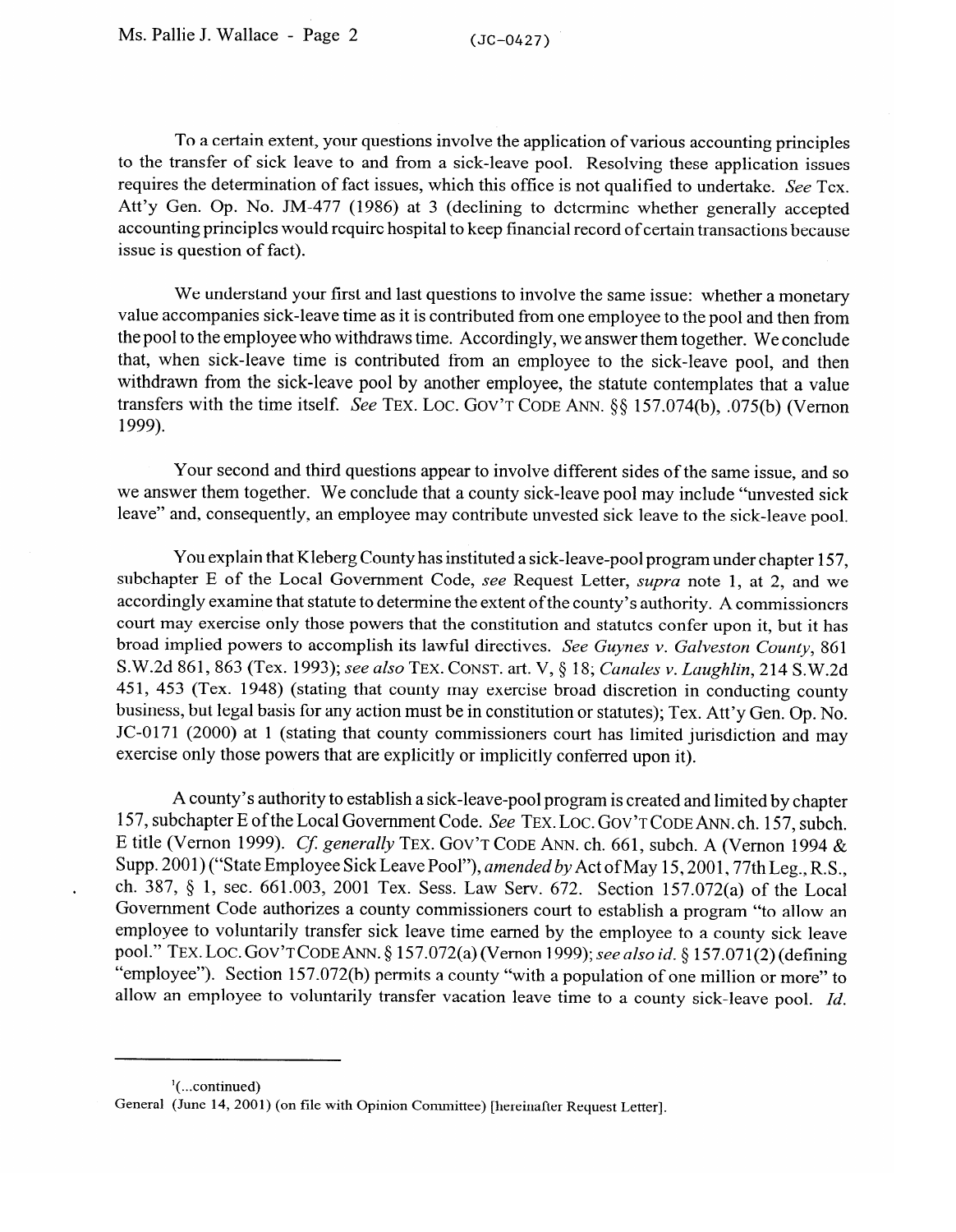8 157.072(b). Section 157.073 authorizes the county commissioners court to develop the parameters of the sick-leave-pool program and to designate an administrator:

> (a) The commissioners court may adopt rules and prescribe procedures and forms relating to the operation of the county sick leave pool program. The commissioners court by rule may require an employee to:

> (1) enroll in the county sick leave pool as a condition for eligibility . . . ; and

> (2) transfer at least one day of accrued sick leave time or if allowed under Section 157.072(b), accrued vacation leave time earned by the employee as a condition of enrollment.

> (b) The commissioners court shall designate a person to administer the county sick leave pool program.

> (c) The commissioners court shall determine which injuries and illnesses are classified as catastrophic for purposes of this subchapter. . . .

TEX. LOC. GOV'TCODEANN. 5 157.073 (Vernon *1999), amended by* Act ofMay 15,2001,77th Leg., R.S., ch. 493, 5 1, sec. 157.073(a), 2001 Tex. Sess. Law Serv. 890; see *also id.* 8 157.071(l) (defining "administrator").

An employee who wishes to contribute time to the county sick-leave pool may do so by applying to the administrator, using the form that the commissioners court prescribed under section 157.073(a). See *id.* 5 157.074(a). If the administrator approves the transfer, "in a fiscal year the employee may transfer" one to five days of the employee's accrued sick-leave time, "or accrued vacation leave time in a county operating under [s]ection 157.072(b)." *Id.* § 157.074(b). An employee who is terminated or who resigns or retires may transfer up to ten days of accrued sickleave time, "or, if allowed under [s]ection 157.072(b), accrued vacation leave time," to take effect immediately before the termination, resignation, or retirement becomes effective. *Id.* § 157.074(c), *adopted by* Act of May 15, 2001, 77th Leg., R.S., ch. 493, § 2, sec. 157.074(c), 2001 Tex. Sess. Law Serv. 890. Upon receiving the transferred accrued leave time, the administrator must "credit the pool with the amount of time" the employee has contributed and must "deduct the same amount of time from the amount to which the employee is entitled, as if the employee had used the time for personal purposes." *Id.* 5 157.074(b) (Vernon 1999).

An employee "is eligible" to apply to withdraw time contributed to the county sick-leave pool "if, because of a catastrophic injury or illness, the employee has exhausted all the accrued paid leave and compensatory time to which the employee is otherwise entitled[.]" *Id. 5* 157.075(a), *amended by* Act of May 15, 2001, 77th Leg., R.S., ch. 493, 9 3, sec. 157.075(a), 2001 Tex. Sess.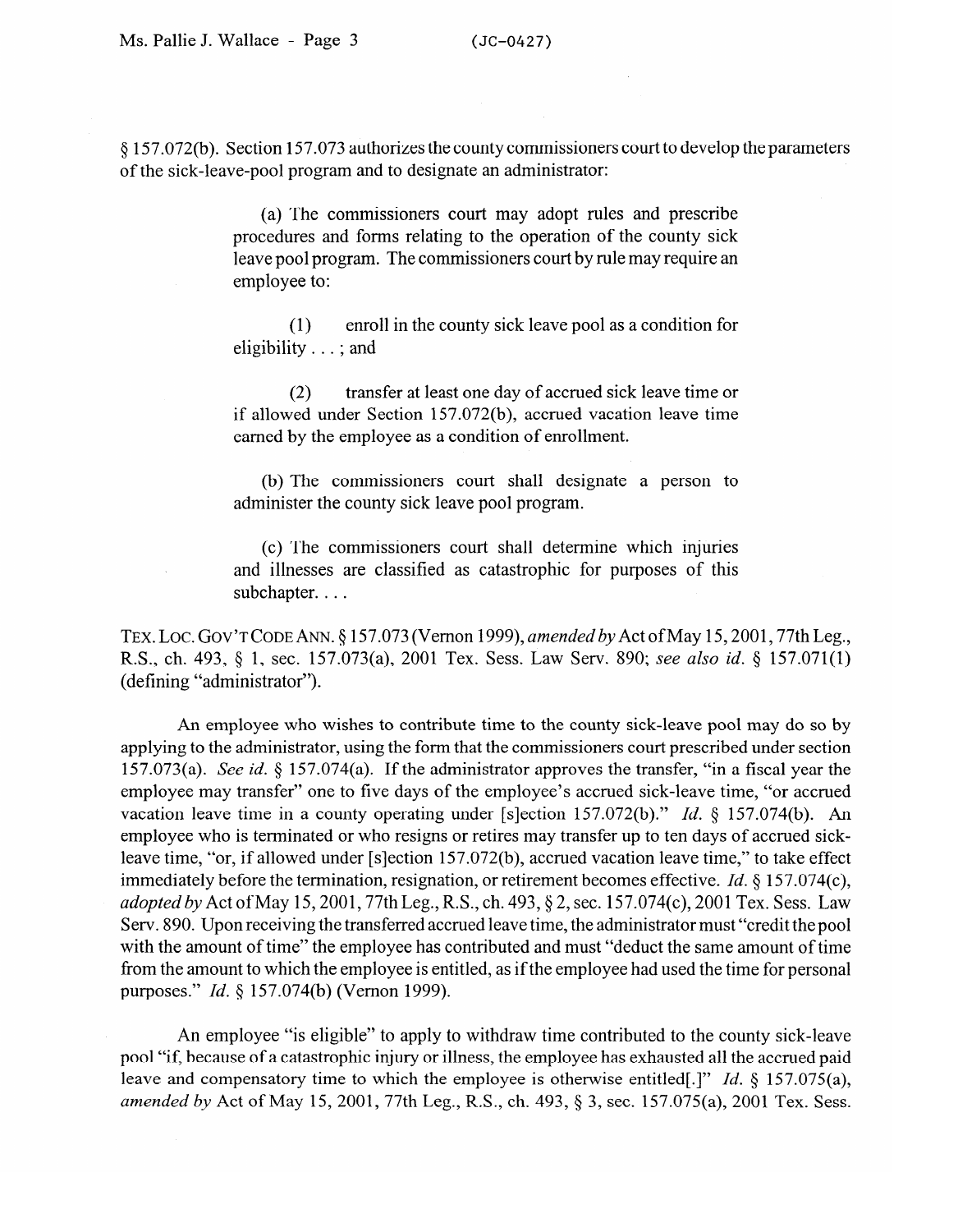Law Serv. 890. *But* see Tex. Att'y Gen. Op. No. DM-129 (1992) at 3 (concluding that municipal sick-leave pool may not provide additional benefits to employee for work already performed). If the administrator approves the withdrawal, he or she credits "the time to the employee, and the employee may use the time in the same manner as sick leave earned by the employee in the course of employment." TEX. LOC. GOV'T CODE ANN. § 157.075(b) (Vernon 1999). An eligible employee may not withdraw more time than "the lesser of one-third of the total amount of time in the pool or 180 days." *Id. 5* 157.075(c), *amended by* Act of May 15,2001, 77th Leg., R.S., ch. 554, 5 1, sec. 157.075(c), 2001 Tex. Sess. Law Serv. 1009.

We understand that your first and fourth questions derive from a situation affecting your office.<sup>2</sup> We understand that an employee of your office requested and received a number of hours from the county's sick-leave pool. *Id.* Because, as you state, "[n]o money is attached to the hours at the time of donation, and a policy on whose budget is responsible for the money associated with the donated sick leave has not been formalized," Request Letter, *supra* note 1, at 2, the county treasurer billed your office for the cost of the sick leave. Telephone conversation, note 2. You question whether this deduction from your office's budget comports with the statute. *Id.* 

Paid sick leave, to which we assume you refer, has a monetary value. It is a form of compensation for some purposes. See Tex. Att'y Gen. Op. No. DM-129 (1992) at 2 (indicating that sick leave is compensation for purpose of article III, section 52 of Texas Constitution). It represents time that an employee may be absent from work for medical reasons, yet receive normal salary or wages for that time. See id. at 4 (stating that employee who contributes sick leave to pool relinquishes right to use "paid sick leave"). Furthermore, although a county does not pay an employee extra when he or she uses sick-leave time, the county has a cost, to which it can assign some value. The county may adopt rules defining the value of the sick leave or directing how differences in the value of employees' sick-leave time will be accommodated. See TEX, LOC, GOV'T CODE ANN. § 157.073 (Vernon 1999), amended by Act of May 15, 2001, 77th Leg., R.S., ch. 493, § 1, sec. 157.073(a), 2001 Tex. Sess. Law Serv. 890 (providing county with rule-making authority).  $\frac{1}{\sqrt{2}}$ 

In our opinion, the statute contemplates that a value transfers with the time itself, even though it refers primarily to the transfer of time. Under section 157.074(b), when an employee contributes time to the sick-leave pool, the administrator credits the pool with the amount of time. the employee contributed and deducts "the same amount of time from the amount to which the employee is entitled, as if the employee had used the time for personal purposes." TEX. LOC. GOV'T CODE ANN. § 157.074(b) (Vernon 1999). When another employee withdraws time from the sickleave pool, the time is transferred from the pool to the withdrawing employee, and the administrator credits the time to the withdrawing employee. See id.  $\S$  157.075(b). Thus, the withdrawing employee receives additional sick-leave time coincident with the transfer from the pool before the sick-leave time is deducted from the employee's available sick leave. But the program makes sense only if a value transfers with the sick-leave time.

<sup>&</sup>lt;sup>2</sup>See Telephone conversation with Pallie Wallace, Kleberg County Auditor (Aug. 21, 2001) [hereinafter Telephone conversation].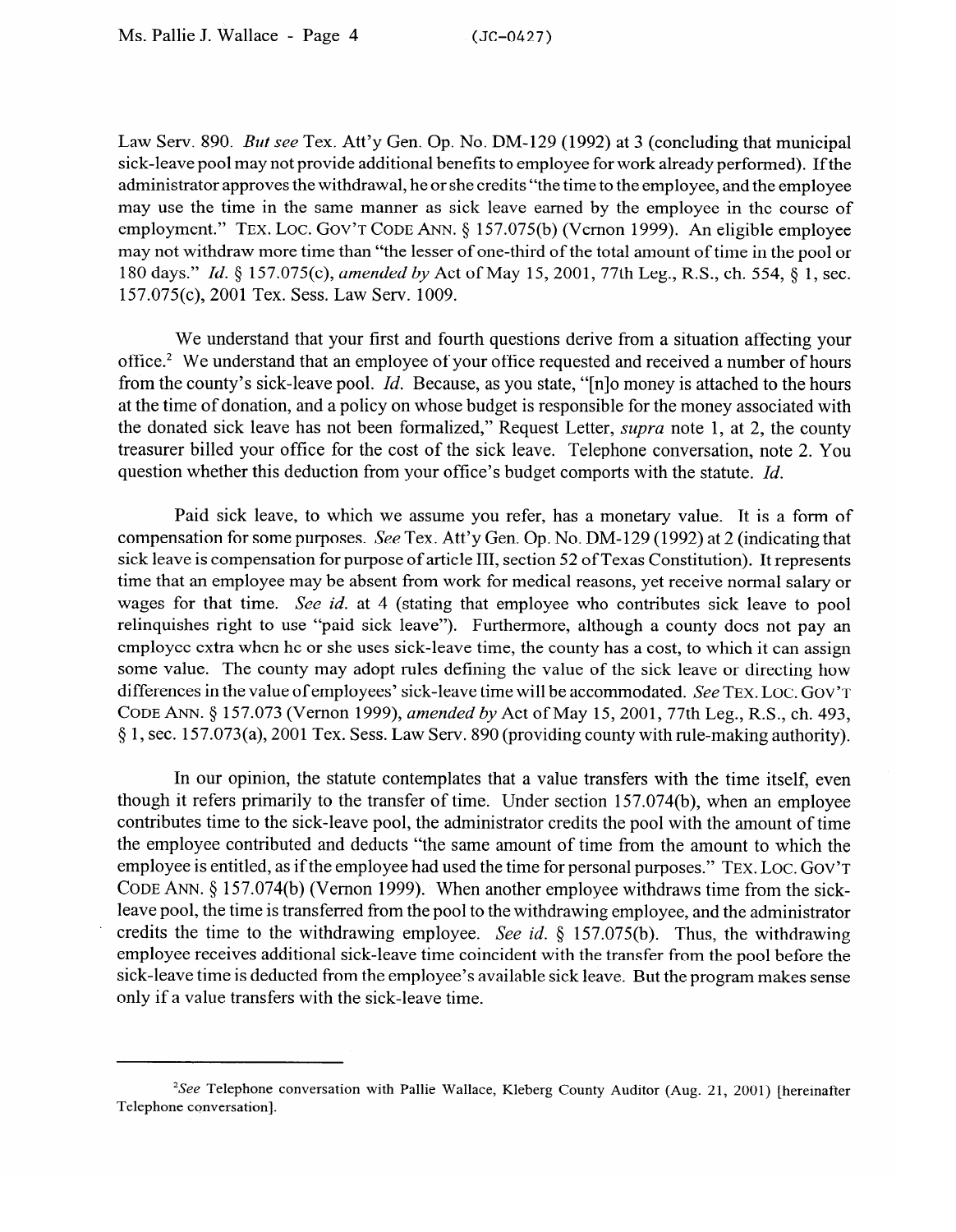The statute does not specify how the contribution or withdrawal should affect the departments of the employees involved in the transaction. In accordance with its authority to "adopt rules and prescribe procedures . . . relating to the operation of the county sick leave pool program," see TEX. LOC. GOV'T CODE ANN. § 157.073(a) (Vernon 1999), amended by Act of May 15, 2001, 77th Leg., R.S. ch. 493, 9 1, sec. 1,157.073(a), 2001 Tex. Law Serv. 890, the commissioners court is authorized to formulate county policy specifying how the transfer of sick-leave time and its accompanying value affects departmental budgets.

Your second and third questions do not stem from the fact situation you described, but are more general. You explain that "[slick leave for Kleberg County employees is not a vested benefit as the county has no obligation to make payment on accrued sick leave hours when the employee terminates, whereas vacation time is a vested benefit for these employees." Request Letter, *supra*  note 1, at 2 (footnote omitted). You wish to know whether a county sick-leave pool may accept unvested sick leave and, stated another way, whether an employee may contribute unvested sick leave to the county sick leave pool. *Id.* at 1-2. In your view, "based on generally accepted accounting principles and Financial Accounting Standard No. 43," employees should not be able<br>to donate unvested sick-leave hours but only vested vacation hours. *Id.* at 2. You state that "[g]overnmental generally accepted accounting principles . . . and Financial Accounting Standard . . . No. 43 indicate that sick leave is not a vested benefit for employees when the governmental entity" is not obligated to pay the employee for accrued sick leave when the employment is terminated.  $Id$  at  $2$  n.1. By the term "unvested" sick-leave time, we understand you employment is terminated. *Id.* at 2 n. 1. By the term "unvested" sick-leave time, we understand you to refer to sien four employer which an employee will not be paid if the employee leaves his or her job with the county.

We conclude that, under the statute, sick-leave time that is contributed to the county's pool need not be vested. Chapter 157, subchapter E does not distinguish between vested and unvested sick leave. Rather, it allows a county to establish a sick-leave pool so that an employee may transfer any sick leave he or she has earned to the pool. See TEX. LOC. GOV'T CODE ANN.  $\S$  157.072(a) (Vernon 1999). Section 157.074 permits an employee to transfer "accrued sick leave time," without specifying that the leave be vested.  $\frac{1}{\sqrt{2}}$  that the leave be vested.

Additionally, in a county of your county's size, an employee may donate to the pool only sick<br>leave. Section 157.072(b), which permits a county "with a population of one million or more" to allow an employee to voluntarily transfer vacation leave time to a county sick-leave pool, does not apply to your county because of the population requirement. See 1 BUREAU OF THE CENSUS, U.S. DEP'T OF COMMERCE, 1990 CENSUS OF POPULATION: General Population Characteristics: Texas 3 (1992) (population: 30,274). Thus, in your county, vacation time may not be donated.

 $\bullet$